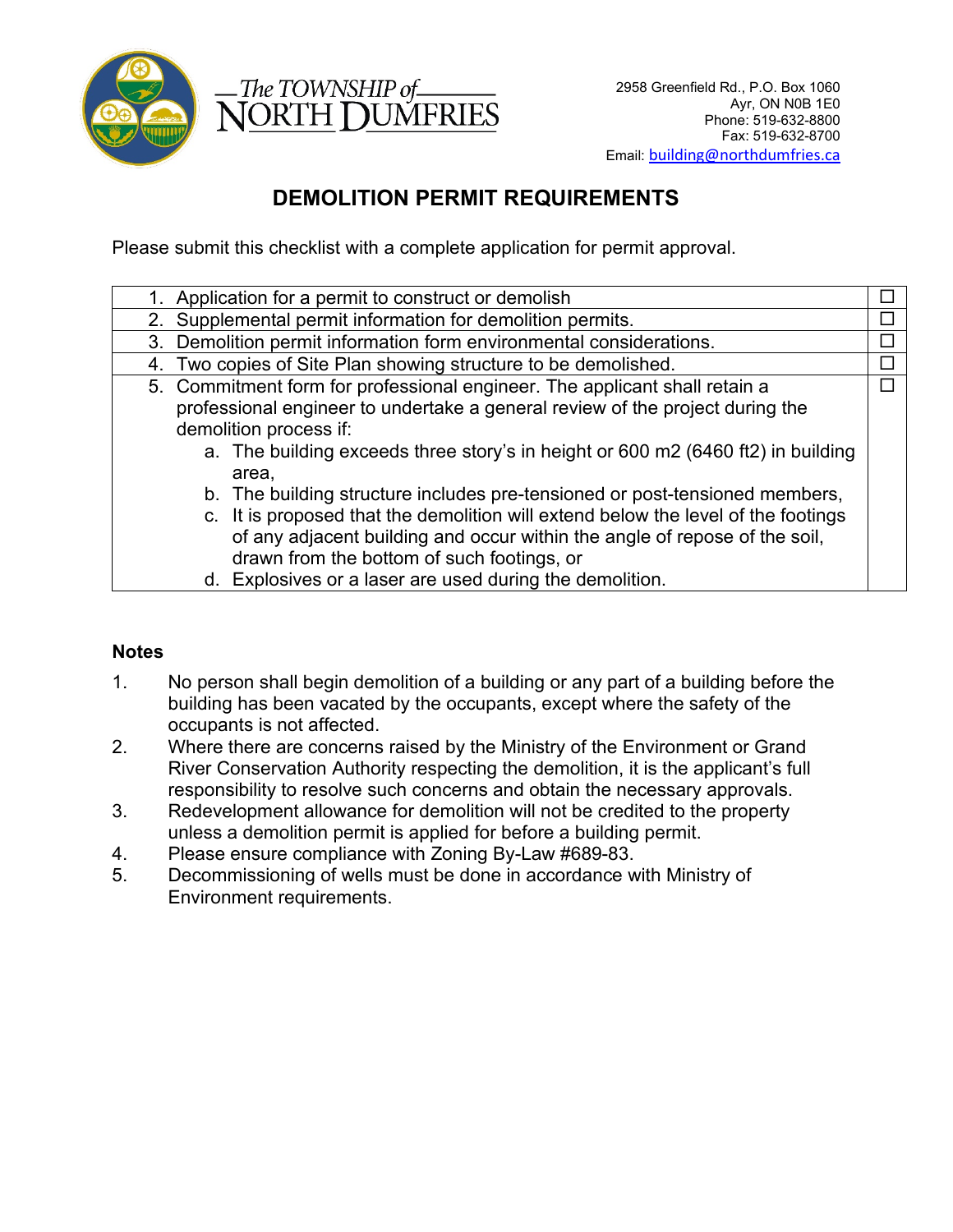



# **Demolition Permit Supplemental Information**

Address of Building Demolition:

| Building Area:      | # of Storeys: |  |
|---------------------|---------------|--|
| Date of Demolition: | Date Vacant:  |  |

The owner is required to have signed confirmation of notifying the following organizations:

| Organization                                                | <b>Address</b>                                                                          | <b>Contact Information</b>     | <b>Date</b> | <b>Signature</b> |
|-------------------------------------------------------------|-----------------------------------------------------------------------------------------|--------------------------------|-------------|------------------|
| Energy +                                                    | 1500 Bishop St.,<br>N.<br>Cambridge, ON<br>N <sub>1</sub> R <sub>5</sub> X <sub>6</sub> | 519-621-3530                   |             |                  |
| Township of<br><b>North Dumfries</b><br><b>Public Works</b> | 2958 Greenfield<br>Rd.<br>Ayr, ON N0B<br>1E0                                            | 519-632-8800 x133              |             |                  |
| <b>Grand River</b><br>Conservation<br>Authority             | 400 Clyde Rd.<br>Cambridge, ON<br><b>N1R5W6</b>                                         | 519-621-2761                   |             |                  |
| Enbridge Gas                                                | PO Box 2001<br>Chatham, ON<br><b>N7M 5M1</b>                                            | 1-877-362-7434                 |             |                  |
| <b>Bell Canada</b>                                          | 575 Riverbend<br>Dr.<br>Kitchener, ON                                                   | 519-568-5791                   |             |                  |
| Rogers Cable                                                | 85 Grand Crest<br>PI.<br>Kitchener, ON                                                  | rogerskitchener@rci.rogers.com |             |                  |

The owner/applicant is responsible for ensuring all utilities in the building listed above have been disconnected prior to demolition (minimum of 5 working days' notice). Before demolition of a building that uses propane gas (rural areas), the owner must contact the propane company to disconnect tanks.

The owner is required to contact the following organizations before demolition:

| Organization                               | Phone        |
|--------------------------------------------|--------------|
| Township of North Dumfries Fire Department | 519-632-7956 |
| Ministry of Labour                         | 519-885-3378 |

### **NOTICE: Disposal of Demolition Material**

"All waste materials generated from a demolition site shall be deposited at a waste disposal site certified by the Ministry of Environment & Energy. This does not apply to inert fill, meaning earth, rock or waste of a similar nature, such as broken concrete, cement blocks and bricks that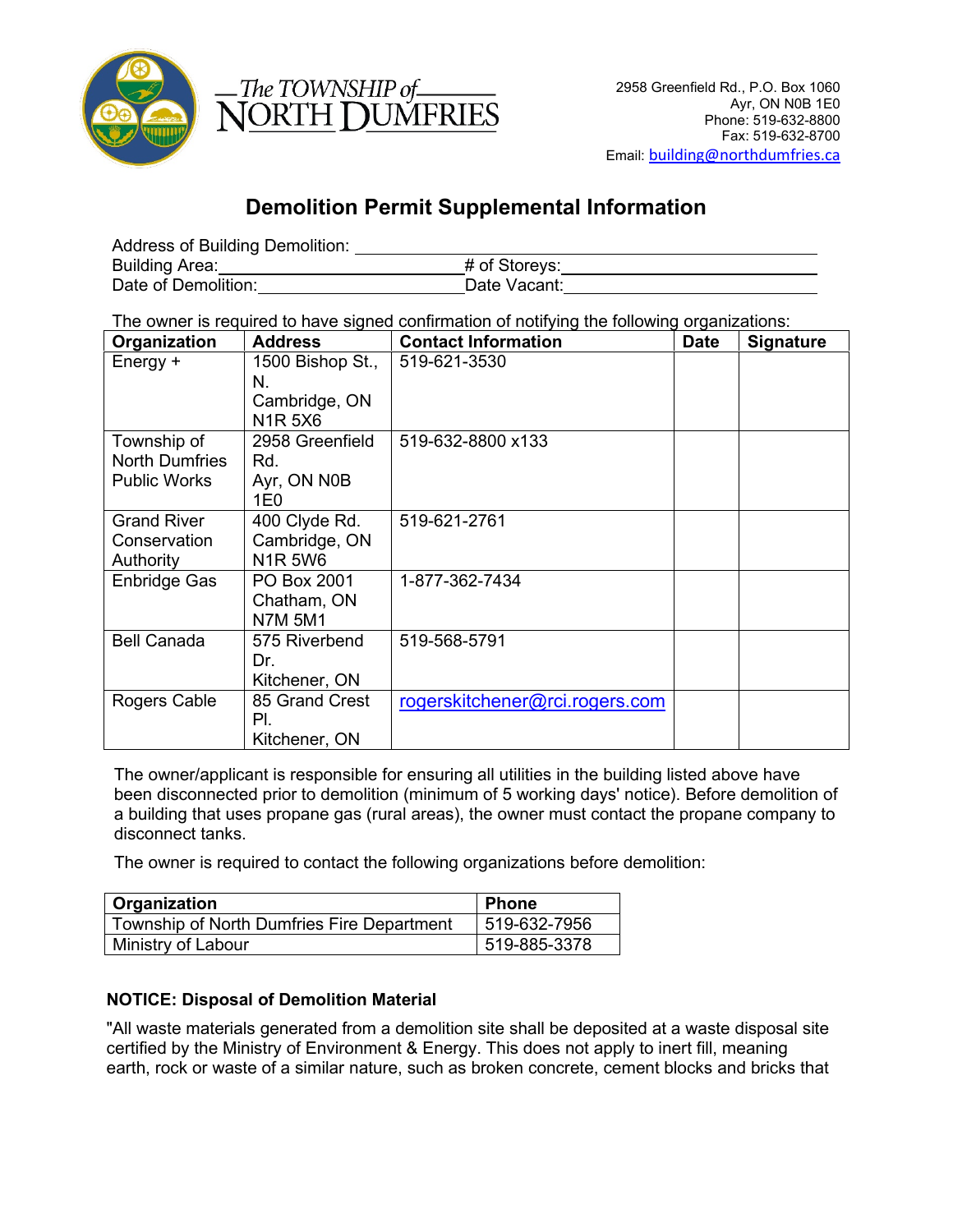

The TOWNSHIP of JORTH **DUMFRIES** 

contain no putrescible, soluble or decomposable materials. The local District Office of the Ministry of Environment & Energy should be advised of sites chosen for disposal of inert fill."

Guelph District Office, Ministry of Environment & Energy 1 Stone Road West, Guelph, ON N1H 4E0 (519-826-4255)

Signature of Owner/Authorized Agent Print Name

Personal information contained in this form is collected pursuant to the Building Code Act and will be used for responding to your application. Questions about the collection of personal information should be directed to the Township Clerk.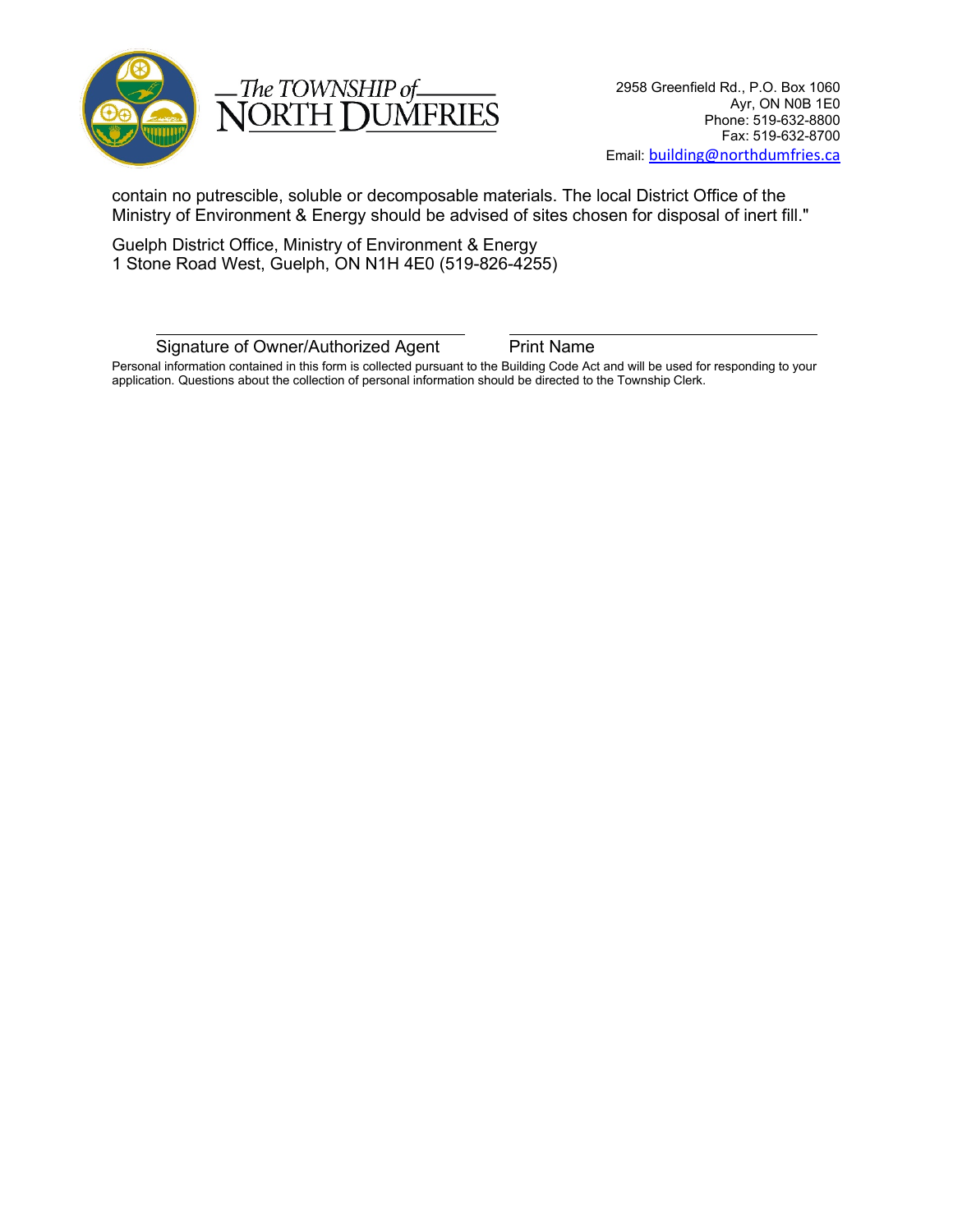



### **DEMOLITION PERMIT ENVIRONMENTAL CONSIDERATIONS**

The Township of North Dumfries requires this form to be filled out by the owner of the property to ensure the demolition conforms to the Building Code Act, the Building Code, other applicable laws, and that the demolition proceeds in an environmentally safe and sound manner.

The Occupational Health and Safety Act requires the identification of "Designated Substances" and hazardous materials on construction sites.

### **OWNER**

| Name                                                       |                 |
|------------------------------------------------------------|-----------------|
| Address:                                                   |                 |
| City:                                                      |                 |
| Postal Code:                                               |                 |
| Phone                                                      | <b>Business</b> |
| Fax.<br><u> 1989 - John Stein, Amerikaansk politiker (</u> |                 |
| <b>PROJECT CONTRACTOR</b><br>Name<br>Address:              |                 |
| City:                                                      |                 |
| Postal Code:                                               |                 |
| Phone                                                      | <b>Business</b> |
| Fax.                                                       |                 |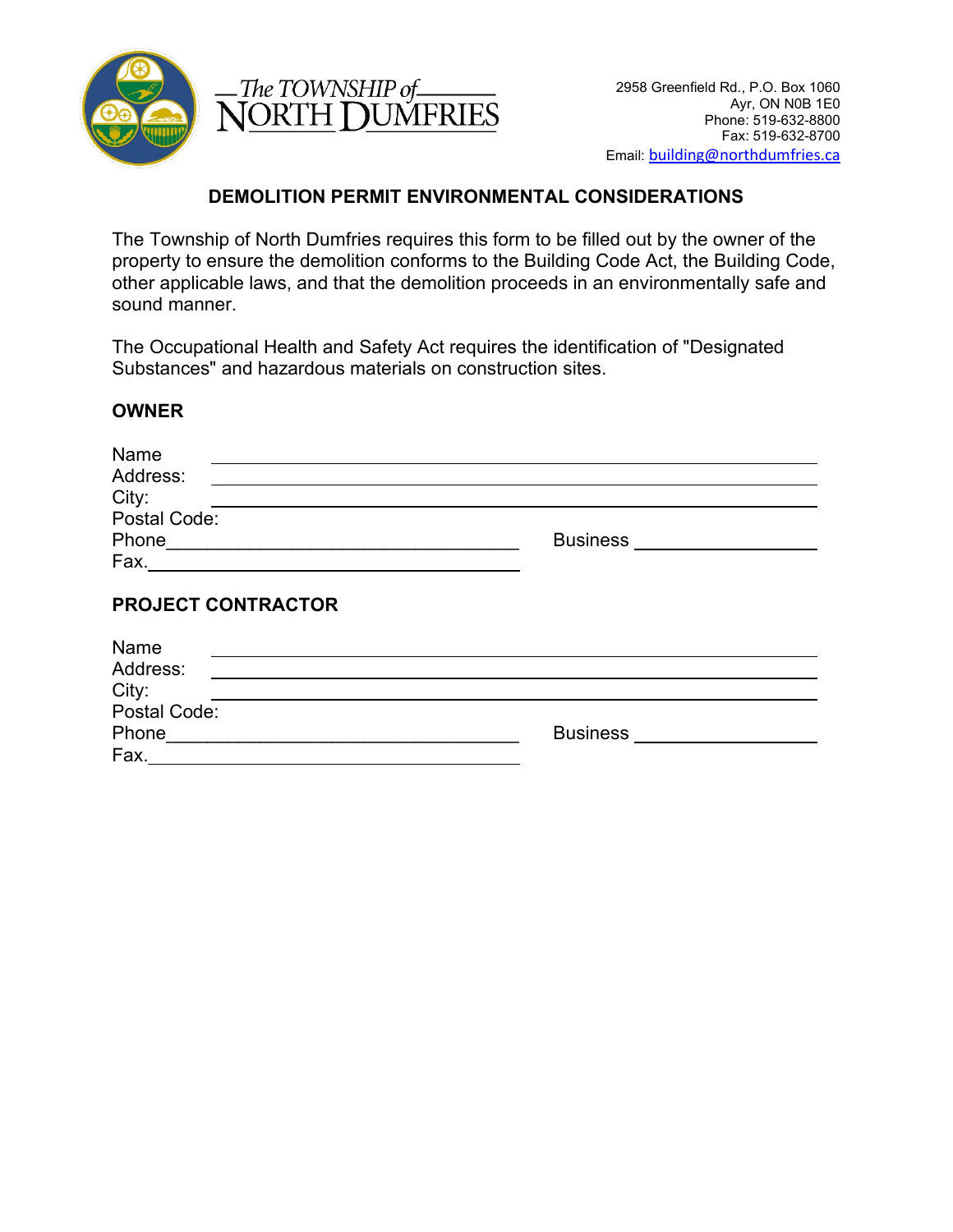

| -The TOWNSHIP of- |                |
|-------------------|----------------|
|                   | NORTH DUMFRIES |

# **PROJECT DESCRIPTION**

| Address of Building to be Demolished: |                                    |     |            |                                      |                                     |
|---------------------------------------|------------------------------------|-----|------------|--------------------------------------|-------------------------------------|
| Height of Building:                   | (m / ft)                           |     | # Storeys: | above grade                          | below grade                         |
| <b>Total Building Area:</b>           | (m <sup>2</sup> /ft <sup>2</sup> ) |     |            | Total Gross Floor Area (all floors): | (m <sup>2</sup> / ft <sup>2</sup> ) |
| Is the building vacant?               | YES.                               | NO. |            | Date building will be vacant:        |                                     |

|    | 1. Does the building structure contain pre-tensioned or post-                     | $\square$ Yes | $\Box$ No    |
|----|-----------------------------------------------------------------------------------|---------------|--------------|
|    | tensioned members?                                                                |               |              |
|    | 2. Will the proposed demolition extend below the footings level of                | $\square$ Yes | $\square$ No |
|    | any adjacent building and occur within the angle of repose of the                 |               |              |
|    | soil drawn from the bottom of such footings?                                      |               |              |
| 3. | Will the demolition require the use of explosives or lasers?                      | $\square$ Yes | $\square$ No |
|    | 4. Is there or has there been an industrial use on this site?                     | $\Box$ Yes    | $\square$ No |
|    | If yes, identify, in detail, the former industrial use                            |               |              |
|    | 5. Is there a list of Designated Substances for the site and buildings            | $\square$ Yes | $\Box$ No    |
|    | as required under s.18(a) of the Occupational Health and Safety                   |               |              |
|    | Act?                                                                              |               |              |
|    | 6. Is any asbestos present on the property? Examples: structures,                 | $\square$ Yes | $\square$ No |
|    | equipment, pipes insulated or wrapped with asbestos, etc.                         |               |              |
|    | If yes, the waste must be managed and disposed in accordance with Regulation      |               |              |
|    | 347 made under the Environmental Protection Act.                                  |               |              |
|    | 7. Do the present or past owners/generators have a waste                          | $\square$ Yes | $\square$ No |
|    | generator number issued by the Ontario Ministry of Environment                    |               |              |
|    | and Energy?                                                                       |               |              |
|    | If no, and there are registerable wastes to be disposed of, you must obtain a     |               |              |
|    | generator registration number prior to disposal of the wastes.                    |               |              |
|    | 8. Are there any fluid storage tanks, above or below grade, or other              | $\square$ Yes | $\square$ No |
|    | wastes or chemicals stored on the site? Note: Some underground                    |               |              |
|    | storage tanks may be located near vent stacks.                                    |               |              |
|    |                                                                                   |               |              |
|    | If yes, waste contents must be disposed of properly (see Ontario Regulation 347). |               |              |
|    | 9. Are there any outstanding Orders issued by the Ministry of                     | $\Box$ Yes    | $\square$ No |
|    | Environment and Energy or the Ministry of Labour related to the                   |               |              |
|    | subject premises or owners?                                                       |               |              |
|    | If yes, contact the respective ministry immediately                               |               |              |
|    | 10. Does the structure or the property contain polychlorinated                    | $\square$ Yes | $\square$ No |
|    | biphenyls (PCBs) as defined under the Environmental Protection                    |               |              |
|    | Act, Regulation 362? PCBs may be located in electrical                            |               |              |
|    | equipment including, but not limited to, light ballasts,                          |               |              |
|    | transformers, capacitors, etc.                                                    |               |              |
|    | If yes, contact the Ministry immediately regarding storage and approval.          |               |              |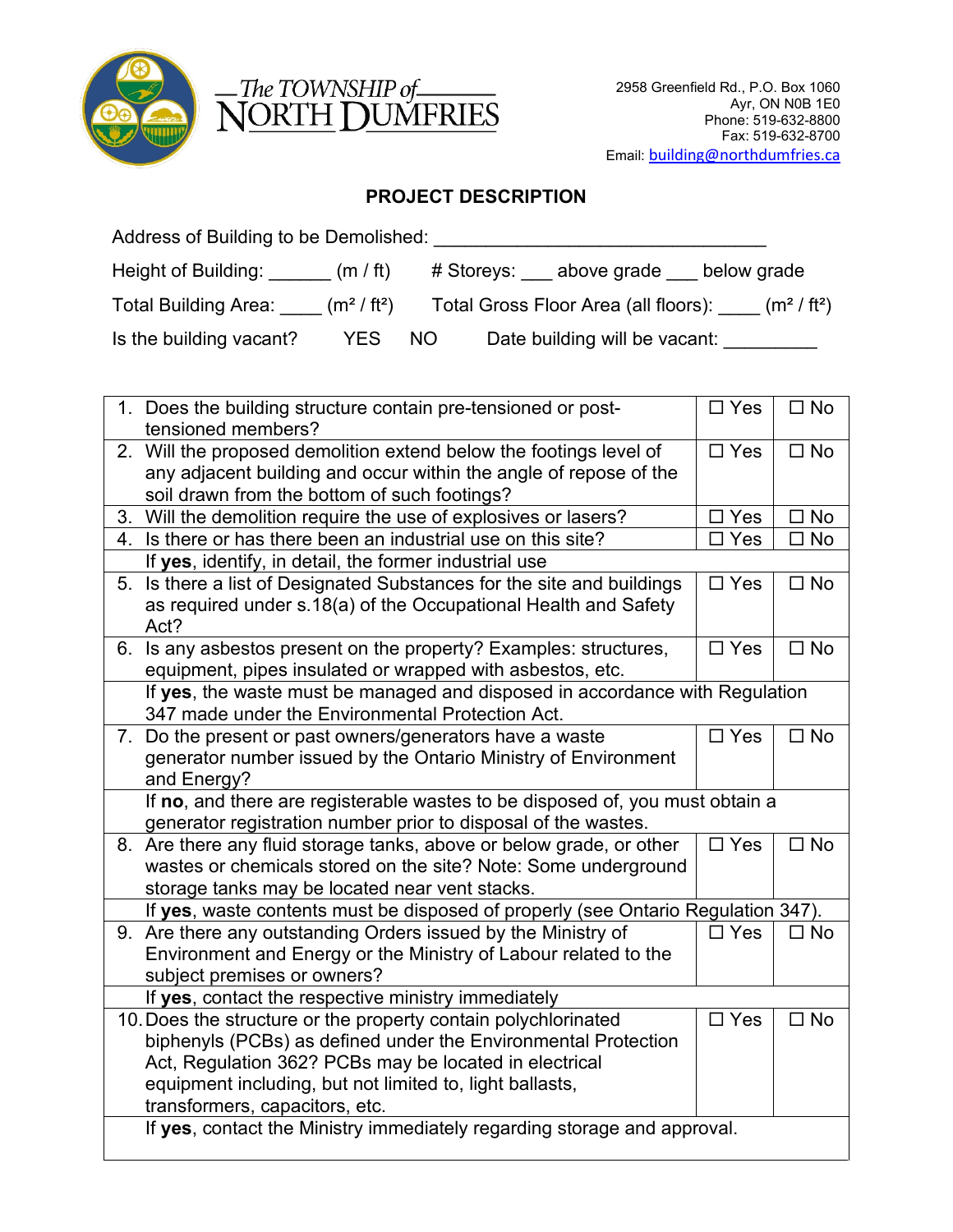

#### The TOWNSHIP of **JORTH DUMFRIES**

| 11. Does the structure contain chlorofluorocarbon (CFC) bearing                       | $\Box$ Yes | $\Box$ No    |
|---------------------------------------------------------------------------------------|------------|--------------|
| refrigerant equipment, which requires proper handling?                                |            |              |
| If yes, handle according to Ontario Regulation 356.                                   |            |              |
| 12. Are there hazardous or "controlled products", as defined by                       | $\Box$ Yes | $\square$ No |
| WHMIS, on site? For example, past land uses that might indicate                       |            |              |
| the presence of radioactive materials include testing laboratories,                   |            |              |
| dentist offices or veterinary clinics. Other indications could be                     |            |              |
| pipes containing chemicals, oils or solvents.                                         |            |              |
| If yes, proper disposal practices must be adhered to for these materials.             |            |              |
| 13. Will demolition involve on-site processing of concrete or asphalt                 | $\Box$ Yes | $\square$ No |
| for use as fill?                                                                      |            |              |
| If yes, contact the Ministry regarding potential approval requirements.               |            |              |
| 14. Will fill be transported to or from the site?                                     | Yes        | <b>No</b>    |
| If yes, fill must be managed according to Ministry guidelines. Explain:               |            |              |
|                                                                                       |            |              |
| 15. Does the owner have a dust control plan for the demolition?                       | Yes        | <b>No</b>    |
| If no, dust must be minimized to avoid causing adverse effects as defined under the   |            |              |
| <b>Environmental Protection Act.</b>                                                  |            |              |
| 16. Have you conducted a waste audit?                                                 | Yes        | <b>No</b>    |
| 17. Have you set up a waste reduction work plan?                                      | Yes        | No<br>п      |
| Note #16 and #17: Ontario Regulation 102, Part V applies "to a person who             |            |              |
| undertakes, on their own behalf or on the behalf of another person, a demolition      |            |              |
| project consisting of at least 2000 square metres." This regulation requires a waste  |            |              |
| audit and waste reduction plan before demolition begins and posting and               |            |              |
| implementation of the work plan during demolition. Required forms for the waste       |            |              |
| audit work plan are available at the local Ministry of Environment and Energy Office. |            |              |
| 18. These materials must be separated for recycling: brick and                        | $\Box$ Yes | $\square$ No |
| Portland cement concrete, steel and wood. Have arrangements                           |            |              |
| been made for separate pickup of these materials?                                     |            |              |

An answer of **yes** to any of Questions 1 to 16 may indicate the presence of environmentally hazardous substances or building elements that may contravene the Building Code Act. If so, the applicant may need to contact an environmental consultant for an environmental audit **prior** to submitting the demolition permit application. Any questions related to this procedure can be directed to the Environmental Health Services Section of the Public Health Department at 150 Main Street, Cambridge, Ontario N1R 6P9, 519-883-2008 x5147.